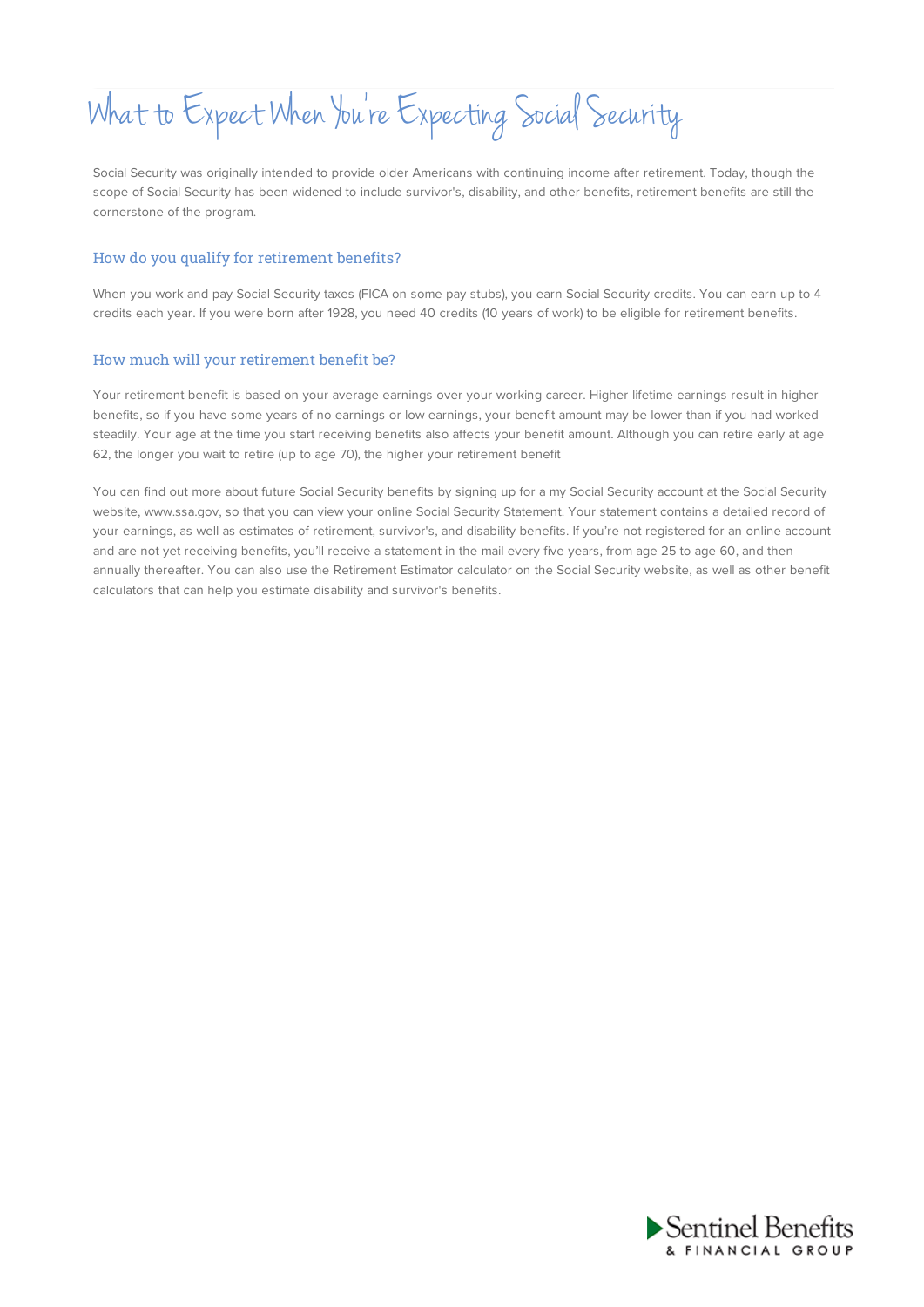# Retiring at Full Retirement Age

| If you were born in: | Your full retirement age is: |
|----------------------|------------------------------|
| 1943-1954            | 66                           |
| 1955                 | 66 and 2 months              |
| 1956                 | 66 and 4 months              |
| 1957                 | 66 and 6 months              |
| 1958                 | 66 and 8 months              |
| 1959                 | 66 and 10 months             |
| 1960 and later       | 67                           |

Your full retirement age depends on the year in which you were born.

Tip: If you were born on January 1 of any year, refer to the previous year to determine your full retirement age.

If you retire at full retirement age, you'll receive an unreduced retirement benefit.

### Retiring Early Will Reduce Your Benefit

You can begin receiving Social Security benefits before your full retirement age, as early as age 62. However, if you retire early, your Social Security benefit will be less than if you wait until your full retirement age to begin receiving benefits. Your retirement benefit will be reduced by 5/9ths of 1 percent for every month between your retirement date and your full retirement age, up to 36 months, then by 5/12ths of 1 percent thereafter. For example, if your full retirement age is 67, you'll receive about 30 percent less if you retire at age 62 than if you wait until age 67 to retire. This reduction is permanent--you won't be eligible for a benefit increase once you reach full retirement age.

However, even though your monthly benefit will be less, you might receive the same or more total lifetime benefits as you would have had you waited until full retirement age to start collecting benefits. That's because even though you'll receive less per month, you might receive benefits over a longer period of time.